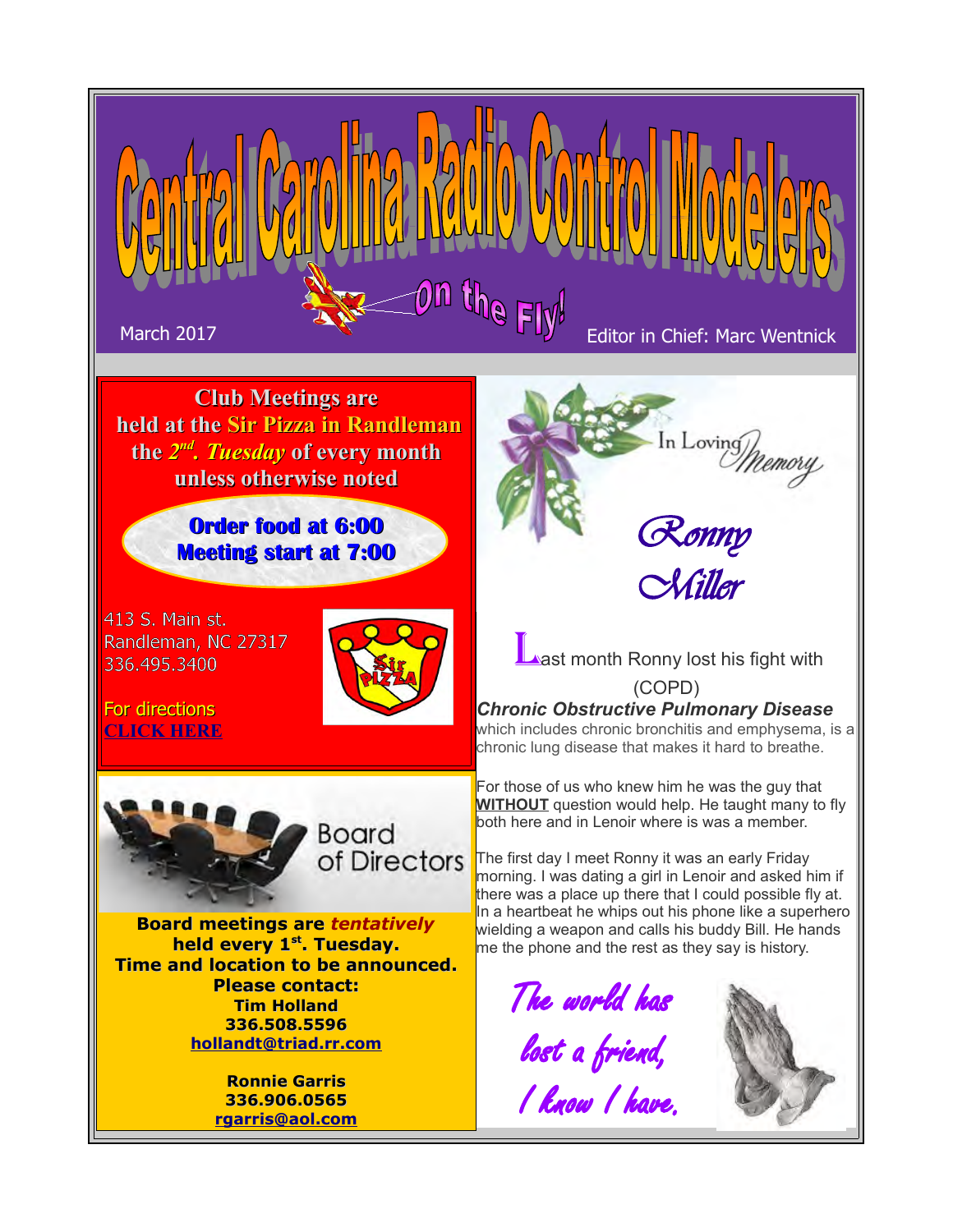

We know he'll do a great job. Please forward anything you'd like to share. Don't forget we have a classified section. Looking to buy? Sell? Have a look around!

Jesse's email **[flagman1515@northstate.net](mailto:flagman1515@northstate.net)**



#### March Holidays

1 Ash Wednesday. 8 International Women's Day. 9 Purim begins at sundown. 12 Daylight Savings Begins at 2:00 a.m. 15 Ides of March. 17 St. Patrick's Day. 20 International Earth Day also called Sun-Earth Day. 20 Spring (Vernal) Equinox.



**Mark Willard's new Sig Senior Good Luck!**

My dog Sheeba dragging deer bones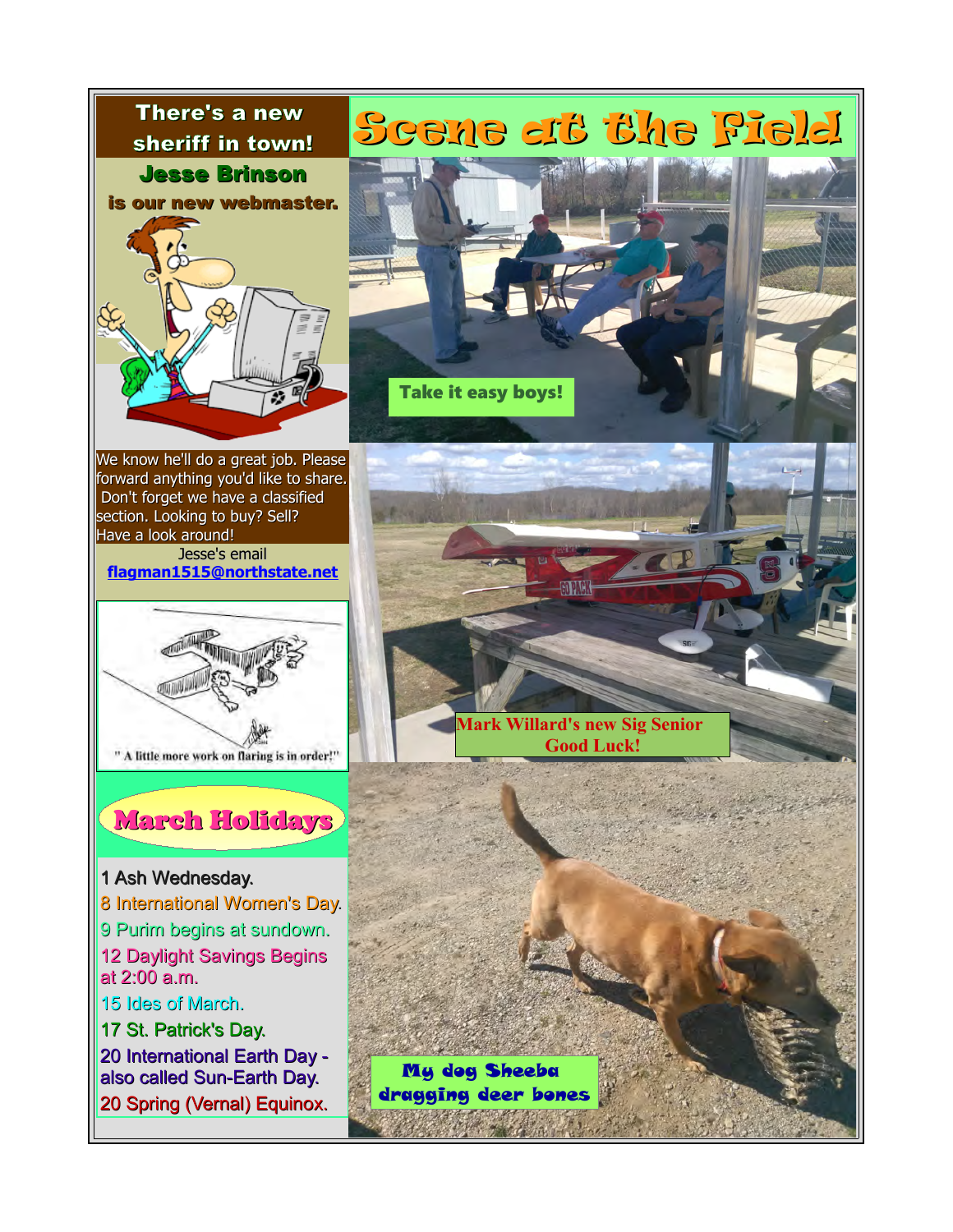

**In 1909...** President William Howard Taft approves Congressional Gold Medals for the Wright brothers.

**In 1912...** Capt. Albert Berry makes the first parachute descent from a powered airplane in America when he jumps from a Benoist aircraft that is being flown by the company pilot, Anthony Jannus. The aircraft is flying at a height of 1,500 ft. over Jefferson Barracks in St. Louis, Missouri, and Berry uses a static line parachute.

**In 1918...** The first American air casualty in World War I is Capt. James E. Miller who loses his life in a French Spad while flying a practice patrol across the German lines.

**In 1927...** Young American airmail pilot Charles A. Lindbergh registers his entry in the Raymond Orteig challenge for the first man to cross the Atlantic Ocean solo. The challenge and a \$25,000 prize, has been issued in 1920, but no one has so far been successful in making the flight.

**In 1936...** The last great passenger-carrying airship, a veritable behemoth in its day, takes to the air for the first time. The German dirigible LZ 129, the Hindenburg, is powered by four 1,320-hp Daimler-Benz DB 602 diesel engines. The Hindenburg makes its first Atlantic crossing in the record time of 64 hours 53 minutes on May 6.

**In 1961...** The #2 North America X-15 becomes the fist manned aircraft to exceed Mach 4 when pilot Capt. Robert M. White reaches a speed of 2,905 mph which, at the altitude of 77,450 ft., is Mach 4.43.

#### The raid on Peenemunde Operation Crossbow

**Our hero Col. Frank Collins** has just completed his observation and particapation of the raid. His plane heaven's Hope is pretty much shot to heck and so is Frank. Will he make it?

My ship is starting to shake. This is never a good sign. Crap... oil pressure is falling. Great, here comes the oil. It's spraying all over the cockpit. I better inform Nigel. Nigel says he's going to hang with me. I tell him if I lose airspeed he needs to go on and follow the group. He says he will. I know he is lying. The damn oil on the exhaust manifold is trying to catch fire. If I dive I may be able to blow it out. I put HH in a steep dive and watch the flames lucky enough to get back but sputter. It worked!



My arm is starting to hurt and my sleeve is getting wet. The pounding is starting. I notice the holes in the cockpit on the left side. One hole coincidentally lines up with my shoulder. The smooth metal floor is slippery with blood. Boy this night is getting better all the time. I decrease my airspeed and try to crosses on the sides. The signs level at 8000 ft. Dangerous territory but if I need to bail I'll be in good position. Ack ack is the only concern now.

So far she's holding together ! The oil pressure stabilized and the fire is out. HH is still shaking violently but we're still flying. The loss of blood is getting me tired. Only 45 minutes to get back. I can see the English Channel now. Please don't let me bail out over the channel near Norway! U-boats have been sinking Liberty ships like sitting ducks out there. Nigel lied to me and staved with me. He called ahead and they expect us. I keep losing consciences. When I awake the water is right underneath me. Nigel does his best by screaming in the radio. "Frank you damn yank WAKE UP!" I open my eyes just in time to see the breaking white peak waves. I pull up on the stick. My shoulder disapproves and I almost go out again from the pain. "You bloody Yank! Stay with me!" comes crackling over the radio. England is now below me and off in the distance I see black smoke rising. Like a beacon of death the thick acrid smoke is from those that were

not lucky enough to land. Perfect, in the end my life is to serve as a beacon for those behind me but there is no one behind me. Damn, I'm even going to get robbed of that distinction.



I he field is in view now. I see the trucks with those big red that say wounded don't shoot. *Fair play in war what a joke!* All's fair in love and war they say. *They* don't drive those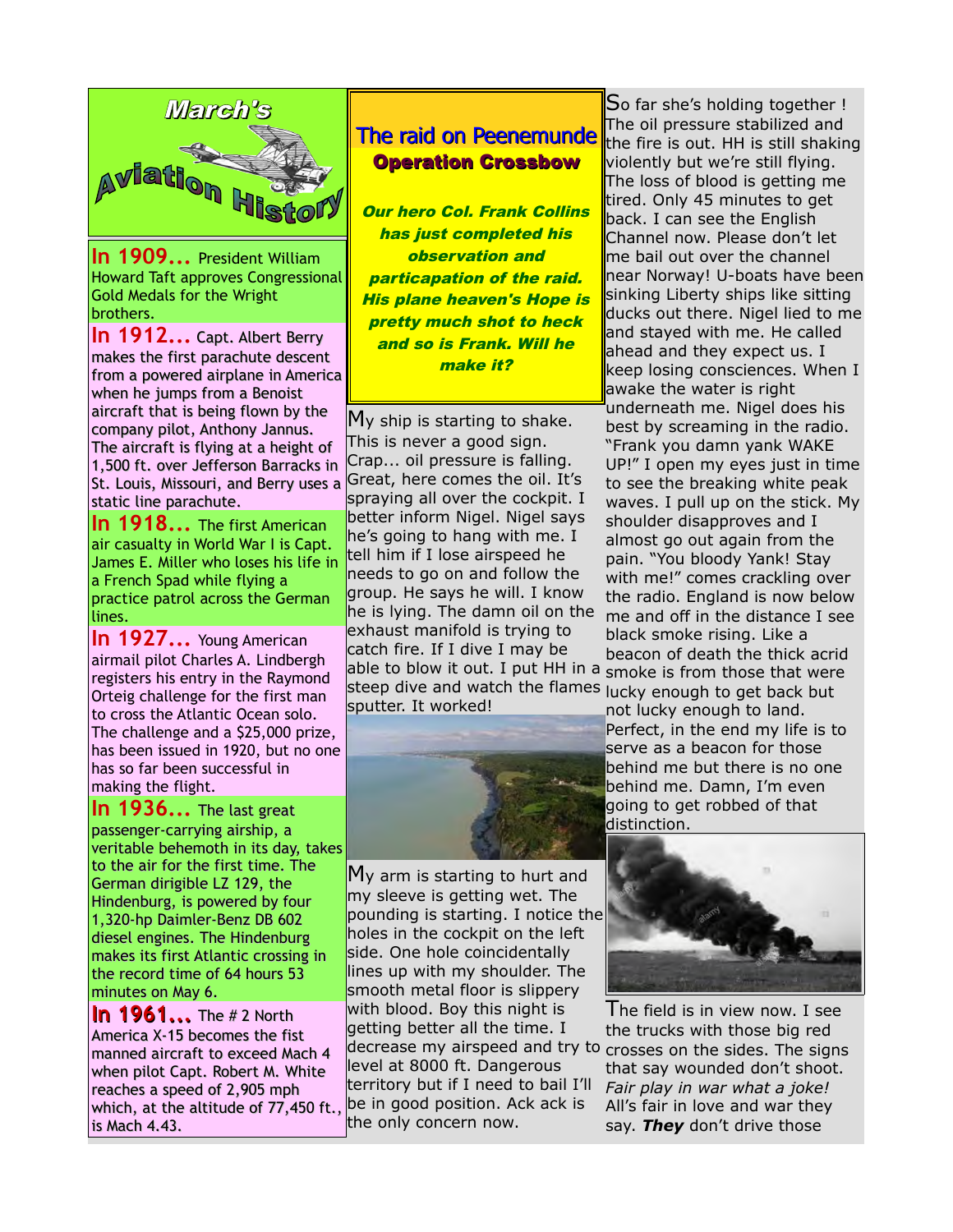mercy wagons. We call em' the meat wagons. Ever see what a 50 cal. can do to a body? You don't need a truck you need a mop and a squeegee. The ground jocks are yelling at me now. Left 5 degrees, right 8 degrees, bring her down to 2500. Just stay with it I repeat over and over again. Stay awake! **THINK!** Abbott & Costello, Laurel & Hardy, UMMM..... *Groucho, Chico*, *Harpo, Zeppo* and a brother who I see a sweet spot and I'm didn't preform aaaaaaaarrrrrr STAY WILL IT!!! **GUMMO, That's it!!!** More more Harry James, Artie Shaw ahhhh....*STAY AWAKE*! Benny Goodman...Then I start singing an Andrew Sister's song to myself in my head *I think*. "*Don't sit under the apple tree with anyone else but me, but me.*" It's keeping me awake! Hell, I got a thing for Patty Andrews anyway! Nigel explodes, "*What the bloody heck is that mate*?" I guess I am singing out loud. "*Now you're bloody killin' me!*" he snaps. I chuckle.

Just a little more to go final leg 800 ft, turn approach and pray that landing isn't the last thing I do. Just then fire erupts from the cowl. I look at my oil pressure gauge which is a dead as 'Kelsey's nuts'. Oil is burning all over the engine. I'm not gonna make the final. I see the fire trucks coming at me with an ambulance. But the blood is running down my face into my eyes. I'm gonna have to put her down on the grass off the right of the taxi way. Trying to avoid burning wrecks that once were bombers and aircrew.

Now is the tricky part. "Nigel, I'm going down!" No mate, *NO!* A touch more!" The ground jocks know just what to do this ain't their first rodeo. It may look

chaotic but it's a dance that's been well rehearsed over and over again.



going for it. HH starts to descend on her own as if she is

saying, I got it. I struggle to pull  $A_s$  I lay in the hospital I think the gear lever and I hear a wheel drop. The light stays on red. One wheel dropped the other is halfway down in defiance as if to mock me. It's gonna be a belly landing. I pull the gear up lever. All light off. The engine stalled and now I'm dead stick. Priority landing. Clear the field boys here we come! I shut my eyes or my eyes shut for me. I let go of the stick and with a tremendous thump dirt it getting throw up on the windshield. The blades on although the raid was indeed the prop have curled and I'm sliding. HH pitches to the left and starts to slide sideways and with a final bump the cockpit is quiet. The flames are getting close but the sound of siren's are coming up quick. "Frank, Frank you shithead!" I hear from the deepest recesses of my mind. I feel a hand shaking me. I open my eyes and **And for all the men past,** see Jimmy. "Jimmy, the plane…" I mutter. Jimmy replies in that nasal southern twang, "Look at the plane!" I crane my neck and

all I see is just another beacon. She was a good ship. She



brought me back. "Hellava ride mate!" Nigel remarks. "Yea, hellava ride Nigel."

this war isn't going to be by Christmas. I'm ready for the peaceful life. I've had enough of this lousy place. I think I'm going go down south and take it easy now. After I debrief Eisenhower on how this raid went I'm gonna quit. Heck, I just may learn to *cook grits*!

I hope you enjoyed my first attempt at writing. As I stated true and the events and times were correct our hero, Jimmy and Nigel were fictions.

**However, I suspect that in fact** there were many Frank's, Nigel's and Jimmy's that both lost their lives and made it back.

present and future, we should never forget!

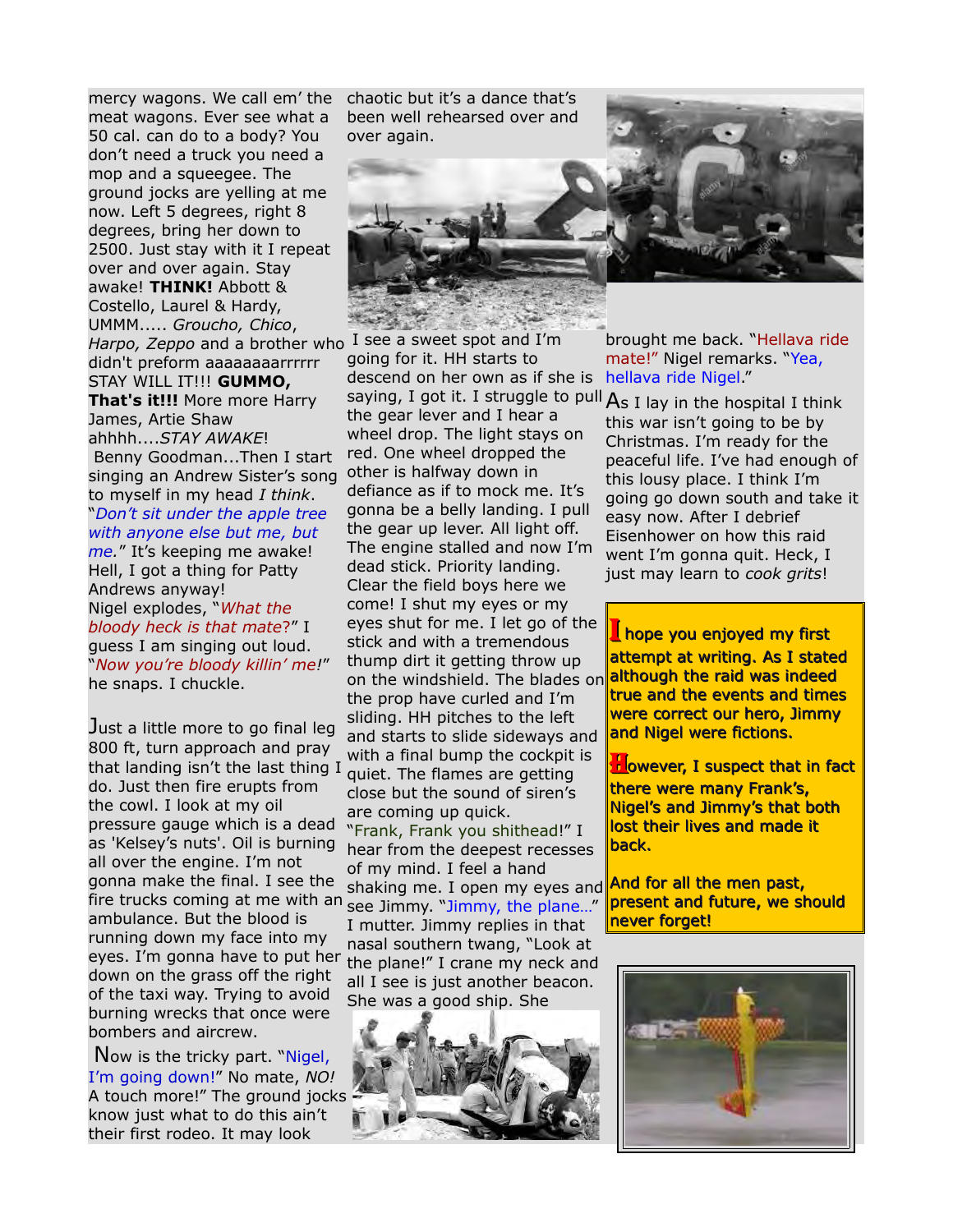# Aircraft that never was!



### **Nation: United States**

#### **Top Speed: 170 mph**

Designed to fly at exptreme angles

This aircraft was created based off of a pre-production model of the F-18. This meach of the first rine<br>particular F-18 was built before McDonnell Douglas, while the it became known as the F/A-18. Used as a HARV (High Alpha Research Vehicle) this model had unfortunately been largely stripped by the Navy to be used for spare parts. Thus, mechanics had to find new parts and rewire the aircraft. Tested in 3 phases, the result was some great images, but didn't lead to the production of the plane.





**Nation: United States Price: \$84 Billion (per unit) Top Speed: 580 mph** Canceled by Secretary of

Defense Dick Cheny

Developed as a replacement for the A-6 Intruder to be phased in by 1994, the Navy wanted to buy 620 A-12's from Marines wanted 238. But by early 1990, it was becoming evident that delays and cost increases were pushing back the release of the A-12. In response, Secretary of Defense Cheney demanded a government report to dispel reasons why he should cancel the program all together. They couldn't persuade him otherwise, and that was that.





**Nation: United States Range: 15 miles Top Speed: 75 mph**

Only 1 HZ-1 exists, and is on display in Virginia

Over 160 flights were conducted for a total of 15 hours of flight time. Designed by Lewis C. McCarty Jr. this experimental rotor-craft was like the vertical Segway of the 1950's. Twelve were built, but only one survived, as ot hers crashed in testing. Thus, the HZ-1 never got off the ground, so to speak.

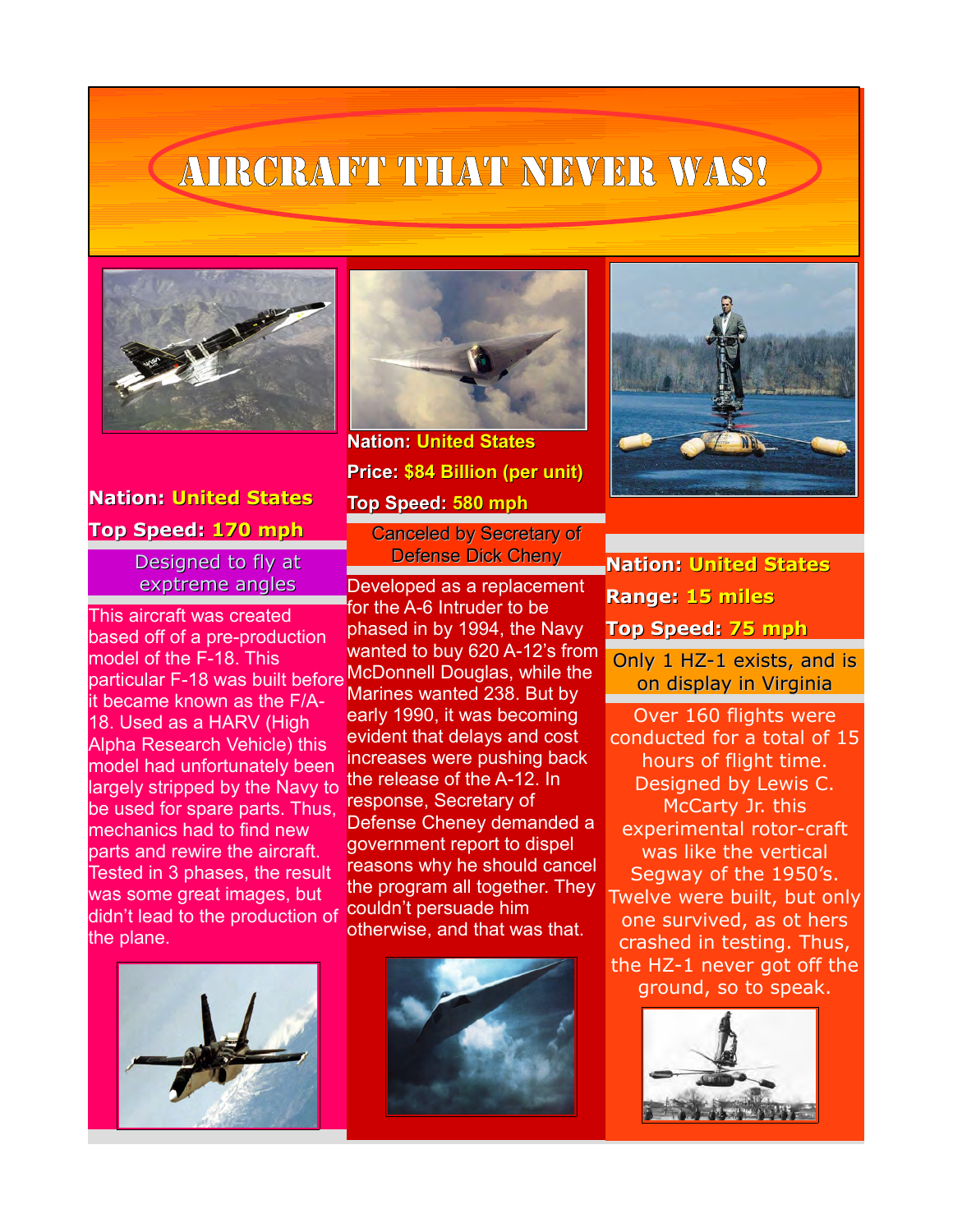



**Last one out locks the gate** Make sure kitchen lights are off and door is closed

Chairs are stacked and put away





We have clearance, Clarence. Roger, Roger. What's our vector, Victor?

**Captain Oveur:** *"Ya ever been in a cockpit before?* **Joey:** "No sir, I've never been up in a plane before! **Captain Oveur:** "Ya ever seen a grown man naked?

— *from the 1980 movie* 'Airplane*.*



"Only one carry on"



### **Giants are here?** Was remembering the days





## New Member





Eric L. Baker

 **recently meet a fellow New** Yorker or as Mark Willard and Ronnie Garris lovingly say, " *Yankees, Damn Yankees!"* 

after a quick introduction and the usual pleasantry's I was becoming intrigued as he brought back memories decades old now. Eric was remembering the days when he engineers and other brethren that had a genuine love for flight dynamics. He then added that back in the day they had to make everything. From wheels, mounts, struts & everything in between that we take for granted.

 $\mathbf{C}$  is one of those folks who beam

with passion as they share their RC experiences. Eric and his wife lived all over upstate NY. He and his wife's last jobs were with Corning Glass.

In fact, that's how they found their way to Jamestown.

It seems there a plants in Hickory but it was too west and in